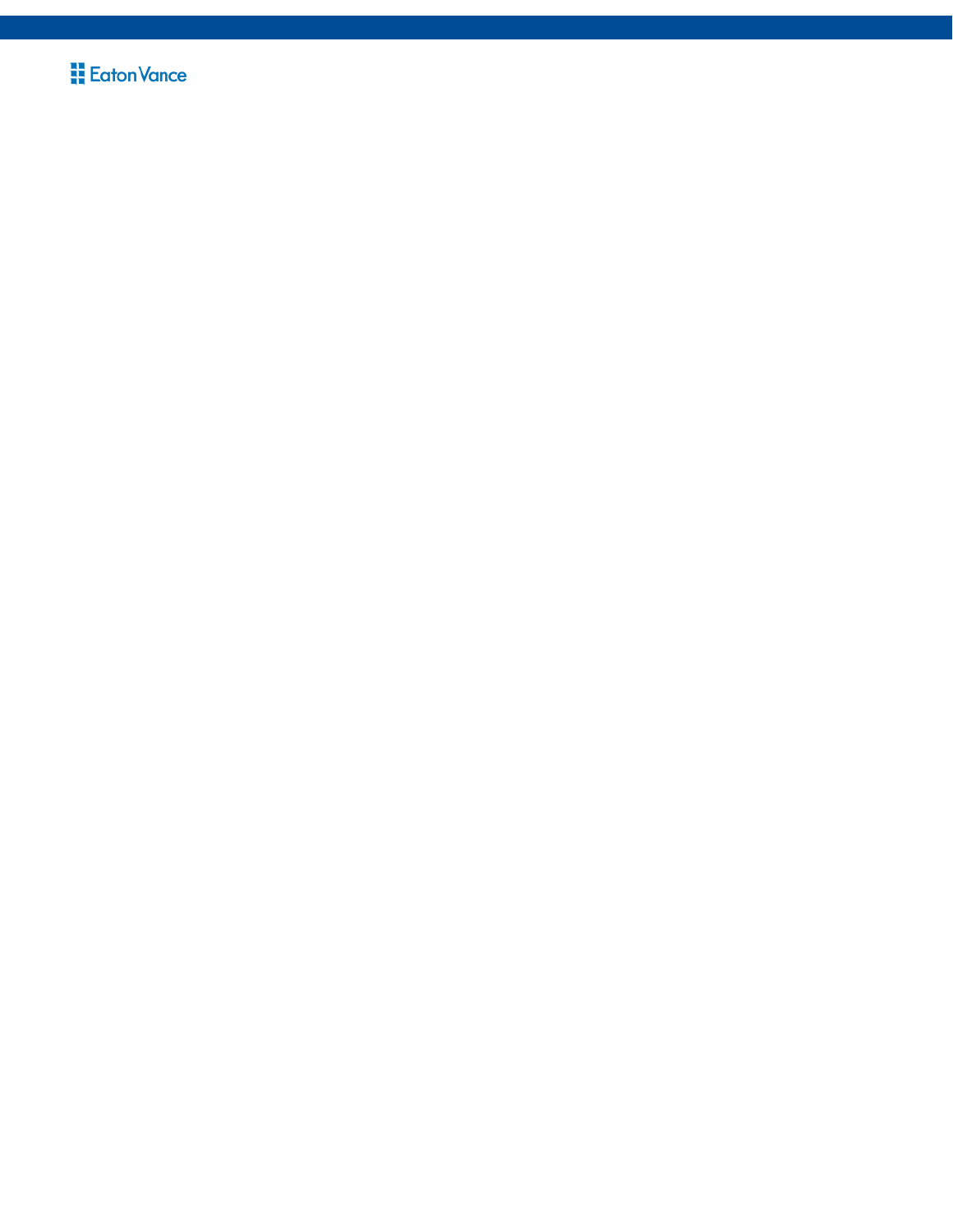# **Insights**

In-depth perspectives from portfolio managers and industry experts on the issues that matter most to investors.





### Emerging Markets Debt Going beyond active vs. passive in EM debt

By: Marshall L. Stocker, Ph.D., CFA, John Baur | June 9, 2022

How proactive management maximizes EM debt opportunities

READ FULL PAPER

# LATEST

### High Yield | Municipal Bonds High Yield Municipal Bonds: Credit Fundamentals Still Strong, Now at Higher Yields

By: **Bill Delahunty, CFA, Cynthia J.** 

Clemson | April 7, 2022

**Boston** - From January to March, the high yield municipal market posted the second-worst first quarter returns in 40 years, surpassed only by the first quarter of 2020 when the COVID pandemic hit. Now with stable municipal credit quality and higher absolute yields than at the beginning of the year, we are starting to see some value and better opportunities in the high yield municipal space.

Responsible Investing How Accounting for Impact Can Deliver the Real Value of ESG

By: Edward Kamonjoh | April 6, 2022

# Emerging Markets | Volatility Volatility and Inflation in Latin America: A Window Opens

By: **Emerging Markets Team** | June 1, 2022

**Boston** - Concerns over inflation and central bank responses have driven market volatility to very high levels around the globe. But while this is a fairly recent phenomenon in the G10 space, it has been playing out in Latin America over the last 18 months. The enormous volatility in local markets is now opening opportunities for investors who have been increasingly asking when and where they should buy duration.

#### READ MORE

READ MORE

READ MORE

The views expressed in these posts are those of the authors and are current only through the date stated. These views are subject to change at any time based upon market or other conditions, and Eaton Vance disclaims any responsibility to update such views. These views may not be relied upon as investment advice and, because investment decisions for Eaton Vance are based on many factors, may not be relied upon as an indication of trading intent on behalf of any Eaton Vance fund. The discussion herein is general in nature and is provided for informational purposes only. There is no guarantee as to its accuracy or completeness.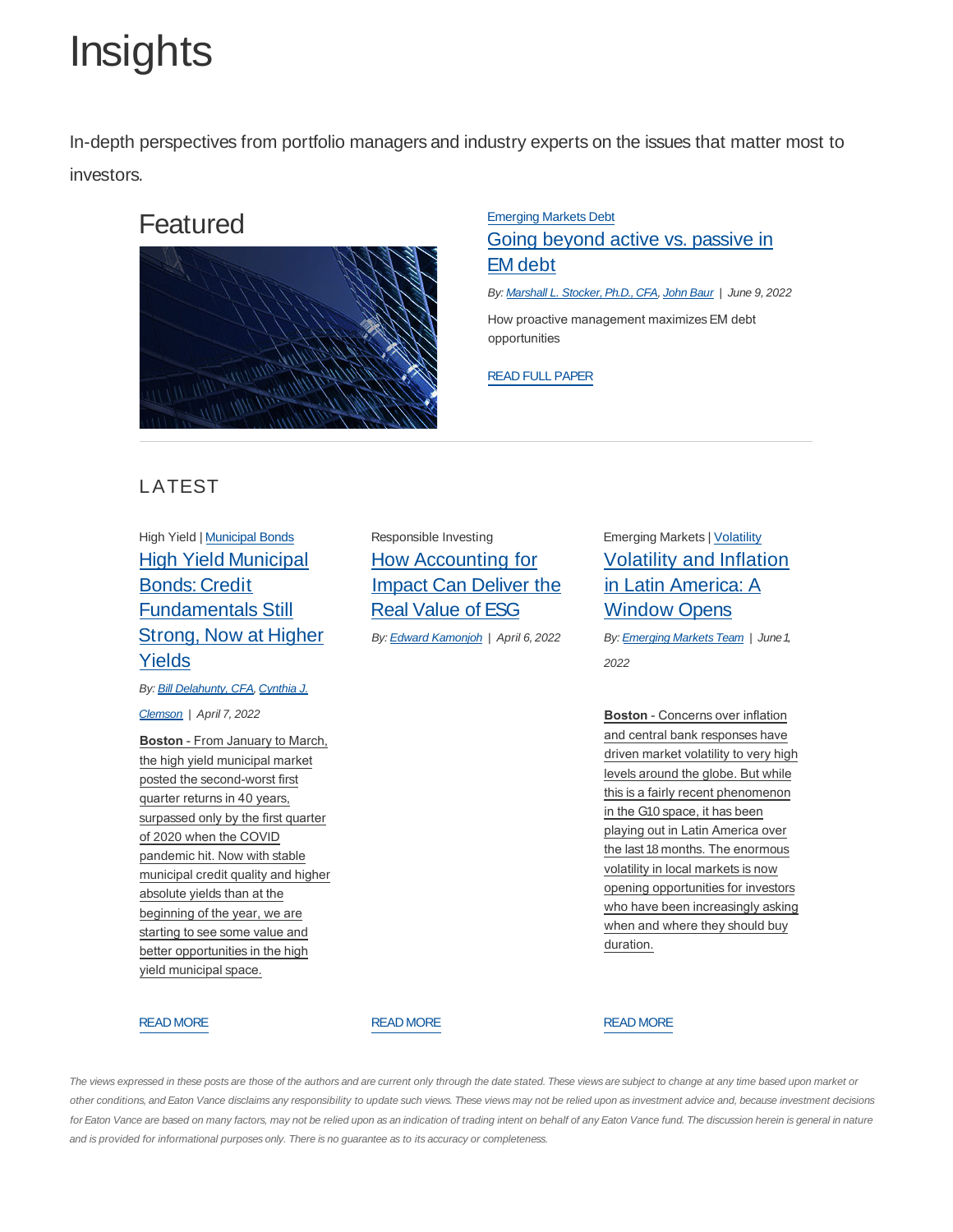# FILTER ALL INSIGHTS

#### TOPIC CATEGORY **All Volatility Leveraged Credit Equities Emerging Markets** Floating-Rate Loans **Global Investing High Yield Emerging Markets Debt Investment Grade Fixed Income** Responsible Investing Municipal Bonds Markets and Economy **Multi-Asset Credit** CONTENT TYPE **V** All **V** White Papers **V** Viewpoint **V** Market Monitors BRAND **LANGUAGE V** All **Z** Eaton Vance **Z** Calvert **Parametric Z** All **Z** English Authors in the contract of the contract of the contract of the contract of the contract of the contract  $\pm$

# Filter Insights by Date

#### START DATE

Dec 26, 2021

END DATE

**FILTER INSIGHTS**

Jun 26, 2022 **OR SHOW RECENT RESULTS** 

All Articles (3)

Municipal Bonds Taxable Municipal Bond Market Monitor April 28, 2022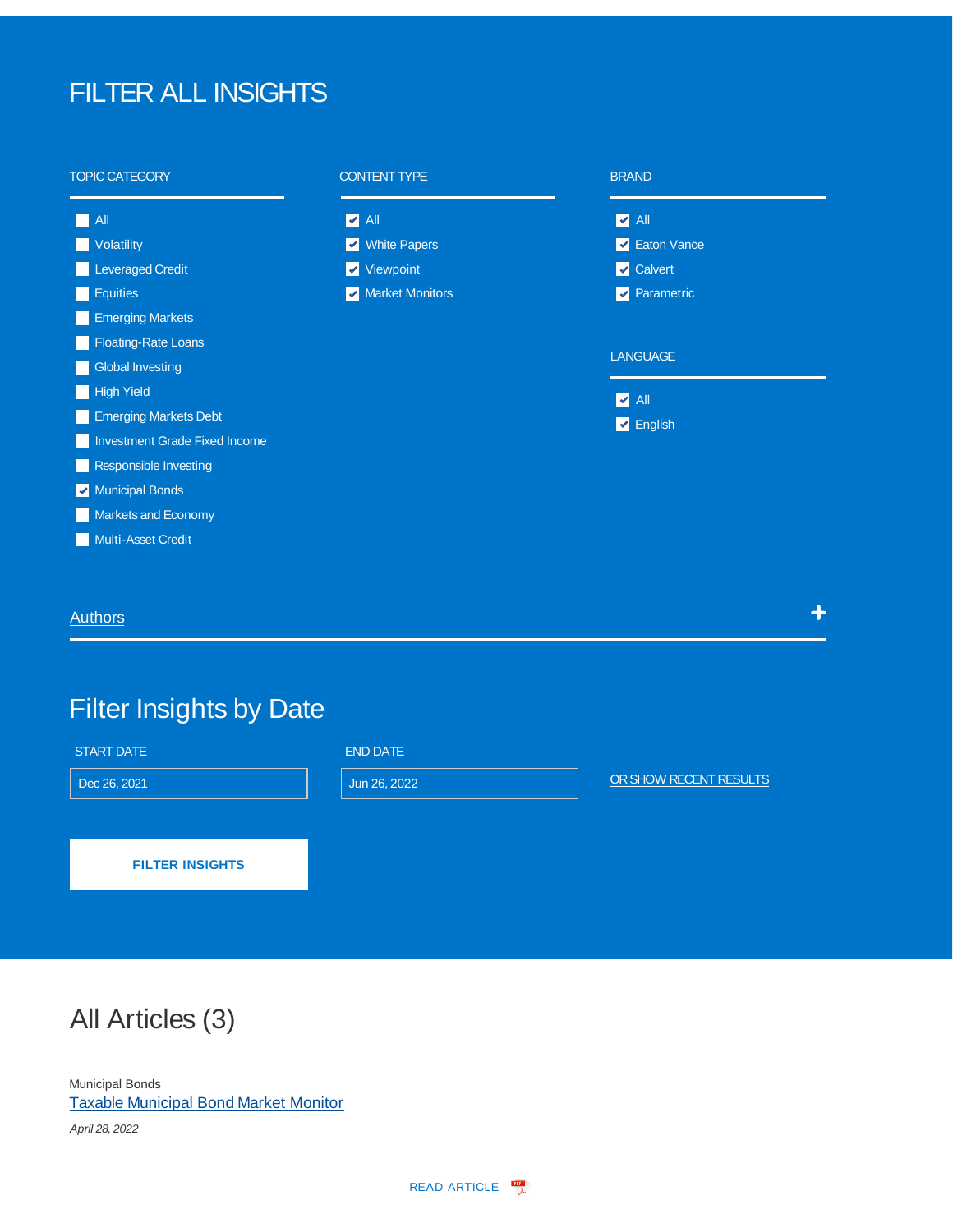

#### Markets and Economy | Municipal Bonds Municipal Bond Market Monitor

April 12, 2022

Overview of the trends and developments in the muni bond markets.

| <b>READ ARTICLE</b> |  |
|---------------------|--|
|---------------------|--|



#### **High Yield | Municipal Bonds** High Yield Municipal Bonds: Credit Fundamentals Still Strong, Now at Higher Yields

By: Bill Delahunty, CFA | & Cynthia J. Clemson | April 7, 2022

**Boston** - From January to March, the high yield municipal market posted the second-worst first quarter returns in 40 years, surpassed only by the first quarter of 2020 when the COVID pandemic hit. Now with stable municipal credit quality and higher absolute yields than at the beginning of the year, we are starting to see some value and better opportunities in the high yield municipal space.



Bill Delahunty, CFA Municipal Portfolio Manager Eaton Vance Management



Cynthia J. Clemson Co-Director of Municipal Investments Eaton Vance Management



#### **READ MORE ▼**

**a** 8